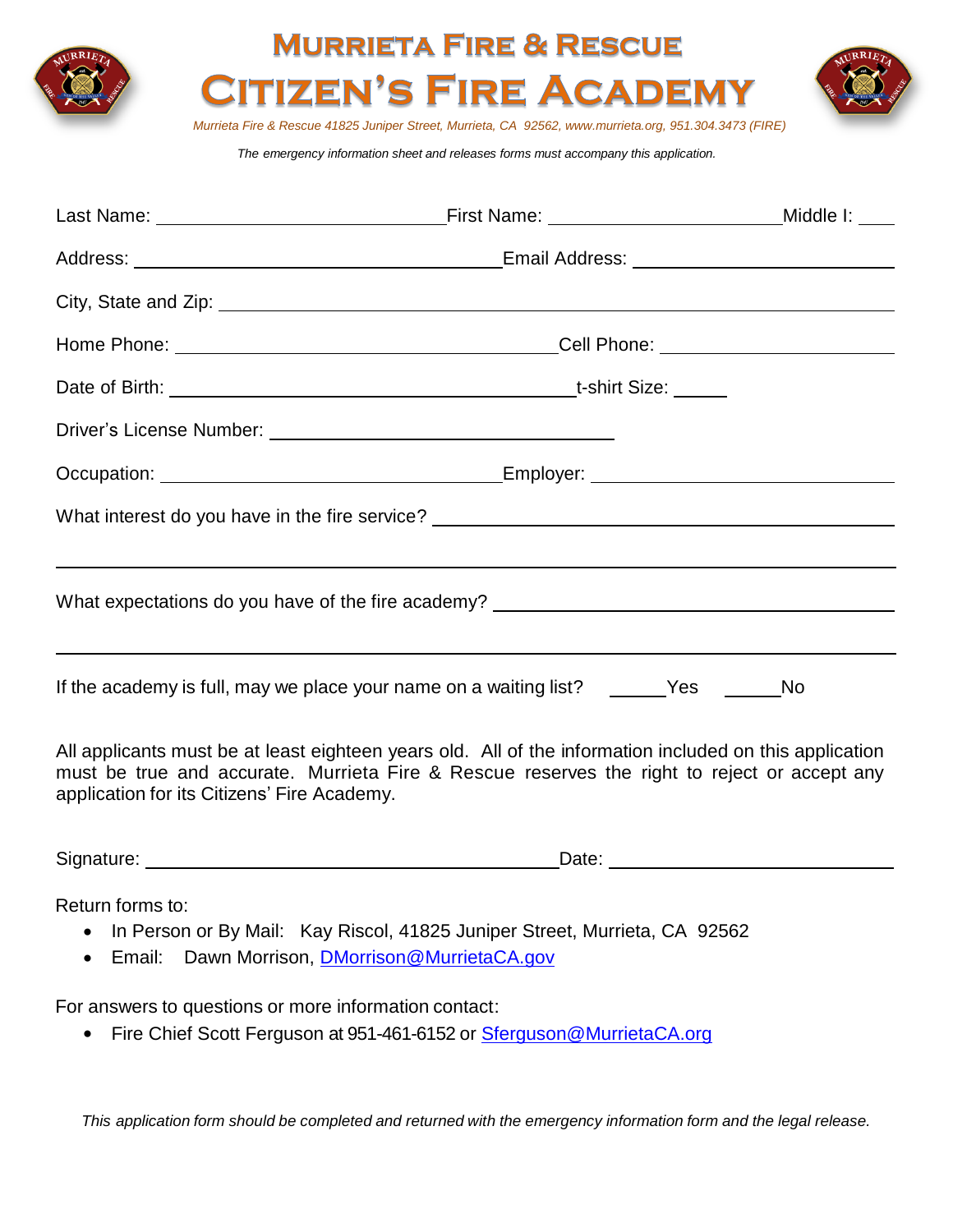

## **MURRIETA FIRE & RESCUE ITIZEN'S FIRE ACADEMY**



*Murrieta Fire & Rescue, 41825 Juniper Street, Murrieta, CA 92562, www.murrieta.org, 951.304. (FIRE) 3473*

*Please clearly print all information.*

| Name: Name:                                                                                                                                                                                                                                                                                                          |              |           |                                         |  |  |  |  |
|----------------------------------------------------------------------------------------------------------------------------------------------------------------------------------------------------------------------------------------------------------------------------------------------------------------------|--------------|-----------|-----------------------------------------|--|--|--|--|
|                                                                                                                                                                                                                                                                                                                      |              |           |                                         |  |  |  |  |
|                                                                                                                                                                                                                                                                                                                      |              |           |                                         |  |  |  |  |
|                                                                                                                                                                                                                                                                                                                      |              |           | _Cell Phone: __________________________ |  |  |  |  |
|                                                                                                                                                                                                                                                                                                                      |              |           |                                         |  |  |  |  |
| In case of emergency, whom shall we contact?                                                                                                                                                                                                                                                                         |              |           |                                         |  |  |  |  |
| Name                                                                                                                                                                                                                                                                                                                 | Relationship |           | Phone                                   |  |  |  |  |
| ,我们也不会有什么。""我们的人,我们也不会有什么?""我们的人,我们也不会有什么?""我们的人,我们也不会有什么?""我们的人,我们也不会有什么?""我们的人                                                                                                                                                                                                                                     |              |           |                                         |  |  |  |  |
|                                                                                                                                                                                                                                                                                                                      |              |           |                                         |  |  |  |  |
| ,我们也不会有什么。""我们的人,我们也不会有什么?""我们的人,我们也不会有什么?""我们的人,我们也不会有什么?""我们的人,我们也不会有什么?""我们的人                                                                                                                                                                                                                                     |              |           |                                         |  |  |  |  |
| <b>Medical Conditions</b>                                                                                                                                                                                                                                                                                            |              |           |                                         |  |  |  |  |
| Cardiac/Heart<br>Breathing/Respiratory<br>Stroke<br>_____Diabetes<br>Vision/Hearing<br>Other contracts are a series of the contract of the contracts of the contracts of the contracts of the contracts of the contracts of the contracts of the contracts of the contracts of the contracts of the contracts of the |              |           |                                         |  |  |  |  |
| Do you have any known allergies?                                                                                                                                                                                                                                                                                     | No l<br>Yes  | To What?: |                                         |  |  |  |  |

Note: Certain activities throughout the Citizens' Fire Academy may involve a moderate degree of physical exertion. It is recommended that participants with any of the above mentioned conditions check with their physician prior to participating in the academy. Participating in any portion of the program is purely voluntary and shall not be considered a requisite for acceptance.